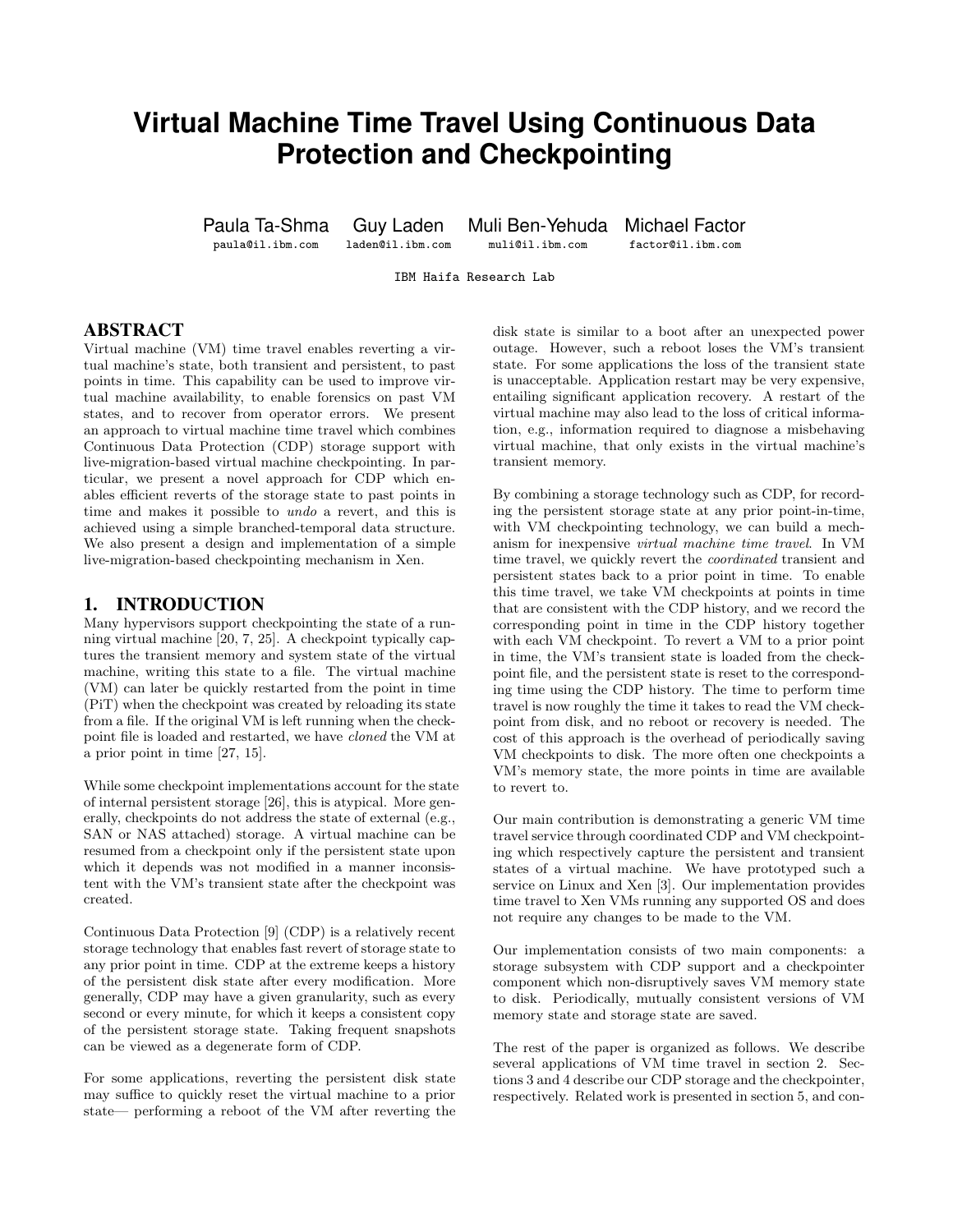clusions and further work appear in section 6.

### 2. APPLICATIONS

Possible applications of VM time-travel include:

- Improving availability Historically, a prime motivator for checkpointing (both with and without virtualization) has been to recover from failures in long running computations [20]. Traditionally such recovery has either used ad hoc methods to coordinate the persistent state or addressed applications without dependencies upon external persistent state. With our coordinated time travel, we have a generic means of recovering a VM's transient and persistent states after a failure. It is possible to quickly recover from serious corruptions of a VM, such as viruses or administration errors, using time travel. Fast time travel is especially important if determining the appropriate PiT to recover to requires performing multiple trial reverts, e.g., to determine when a corruption occurred.
- Forensics After a failure of a VM, one can revert the VM to a point in time prior to the occurrence of the problem and then run forward, e.g., after attaching a debugger, to determine the cause. In addition, combining time travel with VM cloning enables performing root cause analysis while the production system is running.
- System Administration Combining VM time travel with VM cloning enables fast testing of upgrades, patches and configuration modifications without affecting the production system.
- Boot speedup As a faster alternative to a reboot in some scenarios, a checkpoint taken immediately after boot could be reverted to.

We note time travel is problematic when used with most transactional applications. Backing out of a committed transaction will cause problems for clients since it violates durability.

# 3. STORAGE SUPPORT

CDP capabilities can be provided by storage controllers, network appliances or by software running on the target host. We opt for a host-based solution that integrates with a hypervisor to provide CDP services to VMs. This integration point allows an OS-agnostic and storage-agnostic solution.

Based on the applications we foresee for virtual machine time travel, we designed our storage support with the following requirements in mind:

- Protection granularity: Protection granularity controls the number of points in time available for reverting back to. The system should support coarse granularity protection, avoiding needless overheads in this case, while scaling well to fine granularity protection such as "once every second" or finer.
- Robust revert support: The system should support a fast revert operation. It is important that the operation

does not have a long latency before responding to I/O's on the reverted volume. A reverted volume is now the production volume and it should continue to provide full time-travel capabilities. Revert needs to be a reversible operation since it is important to allow mistakes to be backed out of.

- Space management: Automated space reclamation is required. CDP implementations typically define an accessibility window which specifies the period of time to allow reverts to. This is usually on the order of days or weeks. Data outside the accessibility window is to be reclaimed.
- Performance: The performance impact of having time-travel support turned on should be minimal.
- Support for clones: The system should support creating clones which are writable copies of a volume at any previous PiT. This allows experimenting to find the best PiT before reverting the production volume, as well as forensics and system administration applications. For some applications it may be important to be able to create a large number of clones. Clone creation should be fast and thin provisioning of clones should be supported. Finally, clones should be first-class citizens, enabling both further revert and clone operations.

In this paper we focus on time travel support for the storage layer, although the mechanisms described here can be generalized in a straight forward way to support cloning.

The rest of this section is organized as follows. In section 3.1 we introduce the general architecture of our CDP system. In section 3.2 we describe how CDP metadata can be organized to support the above requirements. In section 3.3 we describe the software architecture of our prototype implementation and in section 3.4 we describe how the metadata is put to use in the context of the whole system.

# 3.1 The Checkpointing CDP Architecture

In a recent paper we described several broad storage architectures for time travel support [16]. We focus here on the Checkpointing CDP architecture. This architecture separates the current version of a volume (its production device) from the historical versions (contained in its repository device). Such a separation helps provide fast read access since there is no indirection involved in accessing the production device. Locality is also maintained in the production device, ensuring sequential read performance is not affected. The price to be paid is that data needs to be written or copied to both the production device and the repository device. A block is copied to the repository just before it is about to be overwritten in the production device by an incoming write I/O (i.e., copy-on-write, COW).

When the user wishes to revert the system to a previous PiT, the production device must be updated to contain the correct data. We perform these copies in the background and do not block I/O's during this process: writes go to their destination in the production device (possibly causing COW to be performed) and reads are serviced directly from the repository if necessary. To complete the illusion of quick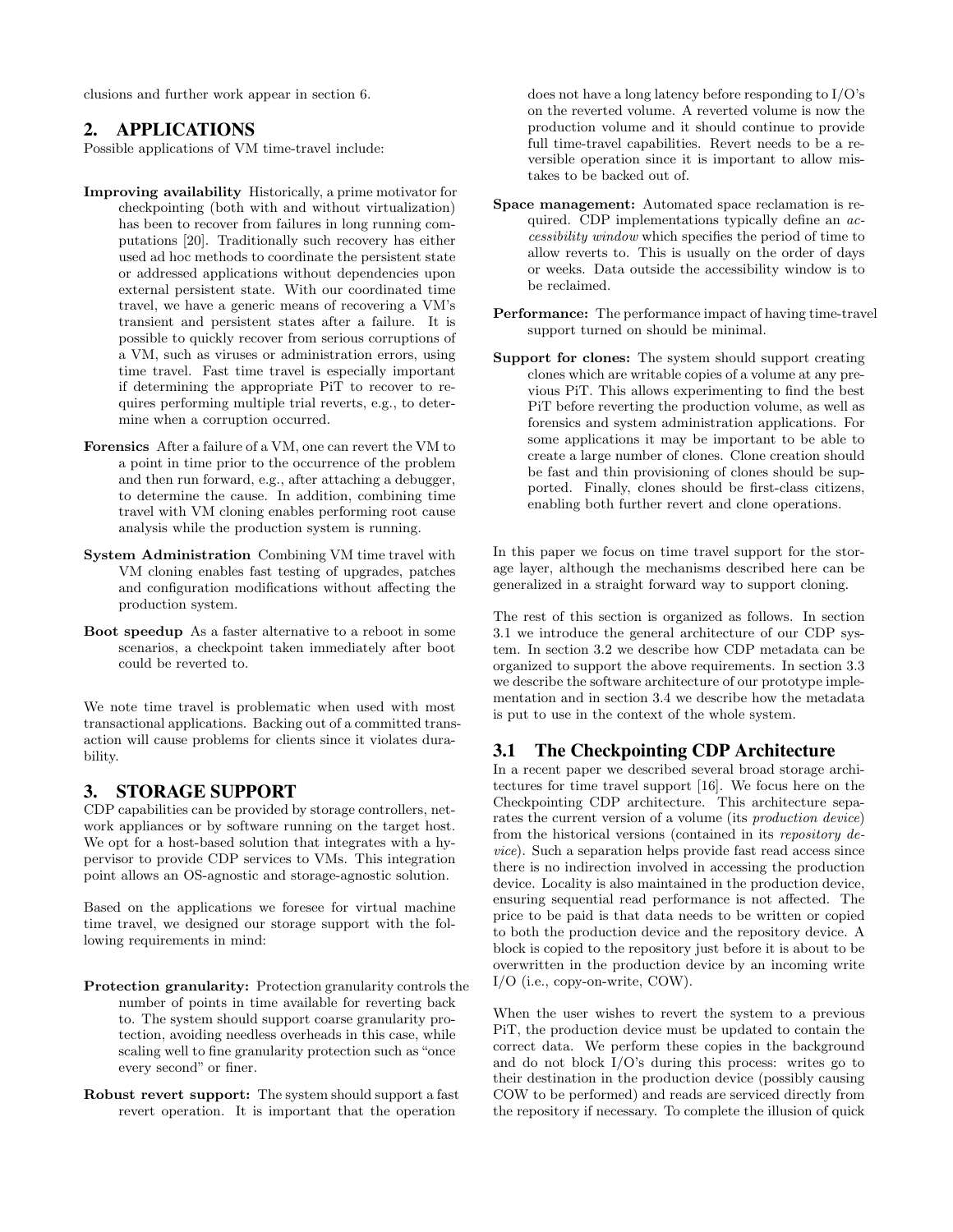revert, the system supports performing another revert while the background copy from a previous one is still in progress. This results in a system where reverts appear instantaneous to the user, although performance is degraded somewhat while the background copy is in progress.

# 3.2 Repository Metadata

In this section we show how to use metadata to organize the data in the repository device in order to support time travel of a volume. A straight forward extension also supports cloning of volumes, but we omit the details. A main contribution of our work is a metadata framework which supports *fast* and *reversible* revert, where the revert operation returns the state of a volume to that of potentially any previous point in time.

In addition to the Checkpointing architecture, our repository metadata organization is also applicable to the other CDP architectures described in our earlier work [16]. We show how our metadata framework is integrated into the Checkpointing architecture in section 3.4.

### *3.2.1 Metadata Indexes*

In order to support fast and reversible revert, our metadata associates a logical timestamp, a physical address and a branch with every block written to the repository device. The timestamp is a counter associated with each volume that is increased in accordance with the protection granularity: less often for coarse protection and more often for fine granularity protection—potentially as fine as "every write". The physical address is the location of the block in the repository device. Each revert operation introduces a new branch, which inherits from a parent branch at the time being reverted to. Each volume is associated with a single current branch which is the branch incoming writes for that volume are associated with. We give a concrete example in Section 3.2.2.

Timestamps, physical addresses and branches for blocks in the repository are stored in two metadata indexes, which can be implemented using standard B-Trees [4].

- 1. The branch table represents the branch hierarchy. They key is  $\langle$ branch-id $\rangle$  and the data is  $\langle$ start-time, end-time, parent-id, revert-to-time>.
- 2. the lpmap (logical to physical map) maps from key <logical address, timestamp> to the physical location in the repository  $\langle$  physical address $\rangle$ .

These indexes are used to service read, write and revert requests to a volume, where read/write requests generate lookup and insert operations on the indexes.

A final metadata structure is used to manage the space allocation within the repository device. This structure need not be time-travel aware and our current implementation consists of a B-Tree indexing the free extents in the repository. We point out that it is not critical to layout space in the repository to give optimal sequential read performance, because we only read from the repository immediately after a revert. The emphasis in our context is on speeding up

```
\text{lookup}(1)b = current branch, t = current timewhile (b \neq \text{NULL}) {
  find the latest lpmap entry with prefix <l>
    whose timestamp is between start-time(b) and t
  if one exists
    return associated physical address
  else
    t = \text{revert-to-time}(b)b = parent(b)}
return NULL
```
Figure 1: Pseudo-code for lookup(l) where l is a logical address: Look for the last write on the path from the current branch to its ancestors.

free space allocations and writes to the repository, somewhat similar to LFS [18].

We implement the following metadata API:

- insert (logical address, timestamp, physical address): Inserts the corresponding entry to the lpmap.
- lookup (logical address): This operation indicates the location of the last write to the given logical address. Since branches inherit writes from their ancestors, this requires a recursive algorithm whose pseudo-code is described in Figure 1. It returns  $\langle$ physical-address $\rangle$ .
- revert (revert-to-time): Create a new branch which starts at the current time and whose parent is the ancestor of the current branch defined at revert-to-time. Mark the end-time of the current branch, and set the newly created branch to be the current branch.

Note that branches do not temporally overlap—there is exactly one branch that contains any given timestamp. This means the parent-id column of the branch table can be deduced from the revert-to-time column—the parent is the branch whose start-time and end-time contain the revertto-time. We omit the parent-id column from the example in Section 3.2.2.

We show how the above API is used in the Checkpointing CDP storage architecture in section 3.4.

We expect the typical branch table size to be orders of magnitude smaller than the corresponding lpmap, and to be able to easily cache it in memory even when massive branching (thousands of branches) is present. We should mention that as long as the history of writes to a logical address is short (e.g., can be stored within a single B-Tree disk page), then there is an efficient implementation which avoids multiple B-Tree accesses to implement lookup at that address. The use of timestamps in addition to branches allows us to scale well to "every write" protection granularity. The alternative of introducing a new branch for every write would unnecessarily explode the size of the branch table.

*3.2.2 Example*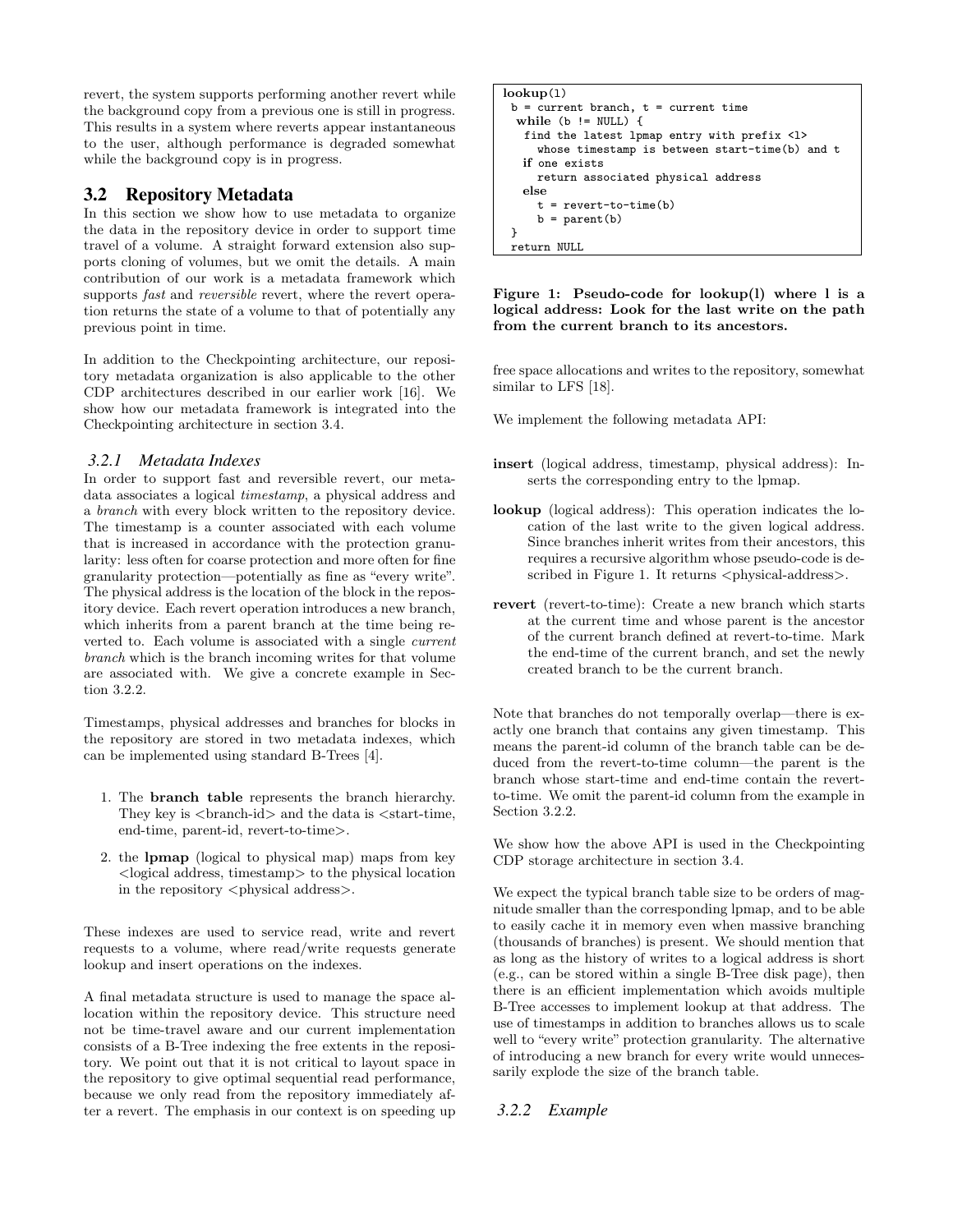Figure 2 depicts the branch table (right), and the subset of the lpmap for logical address 12 (left). It shows the evolution from time 0 to 120, where revert operations took place at time 80 (reverting to time 35) and at time 100 (reverting to time 70). To lookup address 12 at time 105 we first look for the latest lpmap entry in the interval [100,105). Since there is none, we then look for the latest lpmap entry in the interval [35,80), which is at time 60 (physical address d). Note that the entry for time 60 was not accessible after the first revert to time 35, although a second revert allowed us to change the target revert-to-time. Since there is no bound on the allowed number of reverts, this allows a search for the best time to revert to, for example, the latest time before the onset of a virus, which is typically not known in advance.



Figure 2: Metadata indexes for a particular sequence of inserts and reverts: lpmap (left) and branch table (right).

#### *3.2.3 Space reclamation*

CDP systems enable specifying an accessibility window which bounds the window of time they wish the system to provide reverts to. Given this bound, our system performs automated space reclamation of unneeded metadata and user data in the repository.

Space reclamation is done by scanning the lpmap structure, one lba at a time. For each lba, a mark and sweep type scan of all its entries is performed and any blocks that cannot possibly be accessed are reclaimed. Obviously any block with a timestamp within the accessibility window can not be reclaimed. Blocks with older timestamps can only be reclaimed if they are not visible within the CDP window, taking into consideration writes performed at later timestamps and the branching structure. Garbage collection of branch table entries must also be performed.

### 3.3 System Architecture

We implement a hypervisor based block CDP layer on Linux and Xen which provides time-travel support to Xen guest VMs. The prototype is in C and uses the Berkeley DB library [24] for the persistent metadata B-Trees.

Under Xen, virtual machine I/O's are served from a privileged domain (called dom0) running Linux. Xen provides an extensible block I/O interception framework called blktap



Figure 3: System architecture and storage organization.

(block tap) [28] which forwards VM block I/O requests to a user-space process running in dom0. For performance, I/O requests are aggregated and typically arrive in large batches. Integrating our storage system with blktap allowed us to provide guest VMs with CDP-enabled volumes transparently.

In order to make most of our code hypervisor-agnostic we split our storage subsystem in two parts—a hypervisor-specific I/O interceptor and a separate CDP server process. All metadata management, background tasks, management operations, I/O's to the repository, etc., are handled by the CDP server process, while the interceptor process performs the data I/O's to the production device on behalf of the VM. Our Xen interceptor runs within the blktap user-space process and we run one such process per storage volume. There is one CDP Server process per physical machine.

The interceptor communicates with the CDP server using IPC. The IPC traffic has relatively low overhead as it consists of the I/O requests and not of their contents. It provides a way for the CDP server to redirect requests or to prepare the production or repository devices prior to access by the interceptor. The communication occurs once per batch of I/O requests. Batches consisting entirely of reads avoid this overhead entirely if there is no active revert background process on the volume.

The CDP server supports a simple management protocol. A command-line client enables administrators to provision CDP-enabled volumes and to revert them to previous points in time.

Our storage subsystem is event-based, meaning the volume logical timestamp is increased under control of an external program via the management protocol. The timestamp is returned to the caller which can use it to later revert the storage to that particular PiT. For fine granularity protection it is easy to have the storage system periodically increment its counters automatically.

Figure 3 shows the basic software components as well as the storage layout. The figure depicts multiple VMs run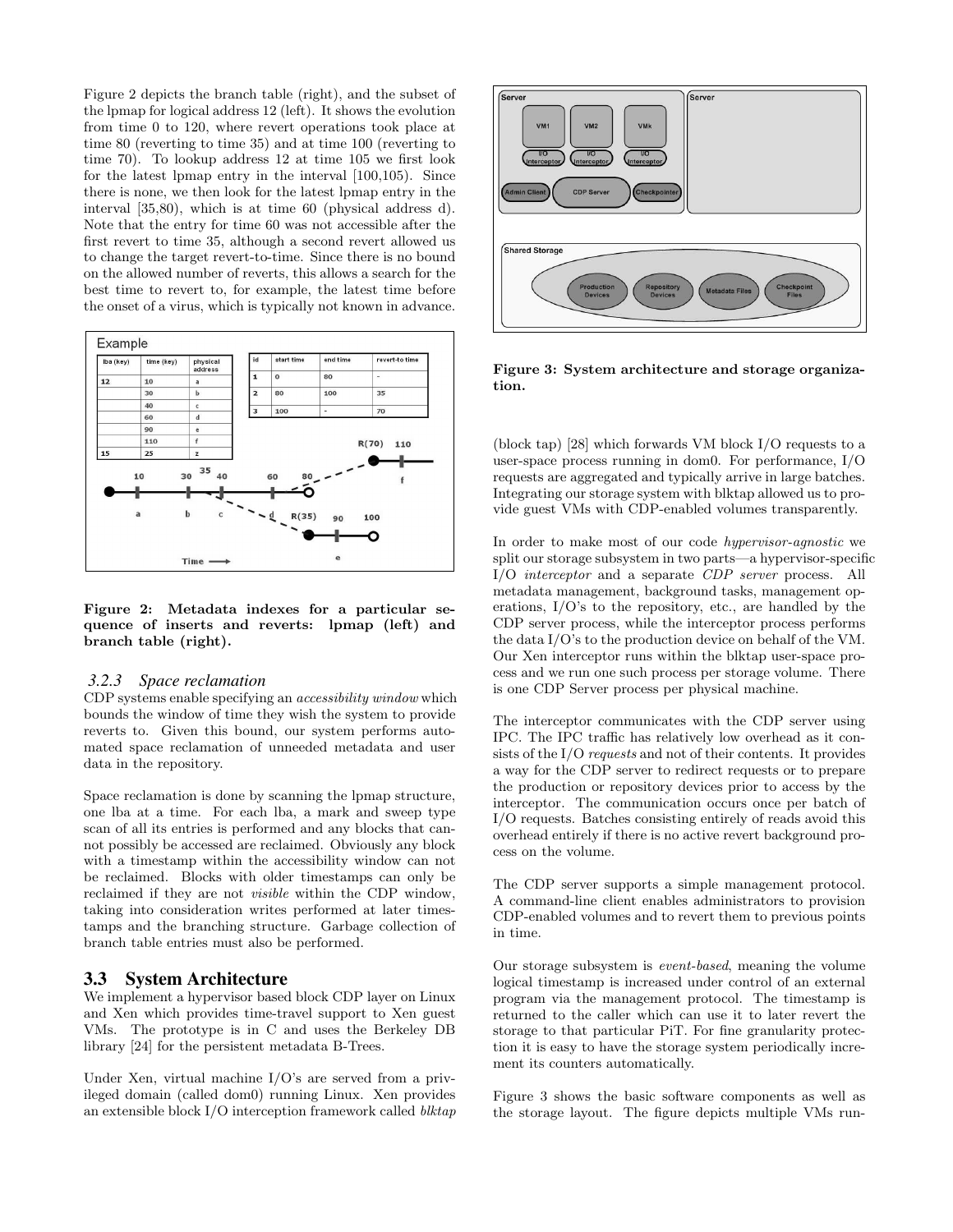ning on a physical machine, whose I/O's are intercepted via the I/O Interceptor component which communicates with the CDP server. Administrative commands such as event marking and revert are handled via an administration client. The memory checkpointer can be invoked at the desired frequency, and is discussed in detail in Section 4. Each CDP enabled storage volume has an associated production device, repository device, and metadata files (Berkeley DB indexes). Each VM has associated checkpoint files. If live migration between physical machines needs to be supported, then all data should reside on shared storage.

No caching of VM I/O data traffic is performed by our storage subsystem. Write I/O's reach the interceptor once the virtual machine's operating system's buffer-cache has flushed them, at which point the OS expects disk-like semantics. Reads have already had the benefit of the VM buffer-cache and there is likely no point second guessing it. CDP Server metadata on the other hand can be cached, and it is cached by Berkeley DB in our implementation.

A block size defines the alignment of actual I/O's performed to both the production and history volumes. VM I/O requests of any size are supported, however non block-aligned requests may require an extra I/O. The larger the block size, the less repository metadata is needed. Typically setting a block size which is identical to the VM's buffer-cache page size (4KB) is a good idea. For VM's running databases, the best block size would be the database page size.

# 3.4 Use of Metadata in the Checkpointing CDP Architecture

We give a brief outline of the actions taken by the CDP server for each of the read, write and revert operations.

Performing a revert involves invoking the metadata revert operation which will create a new branch and associate it with the volume. A revert operation starts a background task in the CDP server, transparent to the guest VM, which copies data from the repository device to the production device. We say a volume has an active revert if this copy process is in progress.

If no revert is active (this is the common case) reads typically do not involve metadata lookup. If a revert is active then the data to be read may reside in the repository device. This can happen for example if the background process has not copied it yet. In this case the CDP server performs a metadata lookup to locate the required data and then copies it from the repository device to the production device. Once this is done, the interceptor can read the data from the production device, as though no revert had been active.

Writes whose previous versions need to be copied to the repository (COW) involve a space allocation followed by a metadata insert operation. Note that this occurs only for the first write to a particular logical address after an event was marked. Whether this is the case can be determined by maintaining an in memory bitmap or performing a metadata lookup operation.

Space reclamation continuously runs as a background task in the CDP server. We note that our space reclamation only

deals with metadata, unlike Rosenblum and Ousterhout's Log-Structured Filesystem cleaner processes [18].

# 4. CHECKPOINTER

Xen did not have integral support for virtual machine checkpointing at the time of this work (although such support was merged into the xen-unstable tree recently). We therefore implemented a "good enough" checkpointer component which makes use of available Xen features and does not require any changes to Xen itself. Xen supports two operations related to checkpointing: save and restore, and VM live migration [11, 22, 6]. Saving a VM causes it to become suspended; restoring it causes it to resume execution from the point at which it was suspended. Unfortunately, checkpointing in Xen cannot be trivially implemented as a combination of save followed by restore, since save is disruptive to the domain being saved. As part of the saving process Xen suspends the domain, severing all open network connections.

Xen's support for live migration [6], on the other hand, enables a running VM to be migrated to a different physical machine with minimal disruption (i.e., network connections are not severed). We therefore implemented checkpointing by migrating a VM to the same hypervisor. During the migration, a copy of the migration bit stream is written to a file. Our checkpointer intercepts the migration traffic between the source and target machines, masquerading as the target machine to the original source machine and as the source machine to the original target machine.



Figure 4: Checkpointing via localhost live migration.

When the checkpointer is started, it creates a listening socket on a well known port and waits for incoming migration requests. To create a VM checkpoint, a Xen live migration of the VM is directed to that port on the same physical machine where the VM is executing. The checkpointer performs the migration protocol with the initiator, and initiates a migration back to Xen on the same physical machine. As the migration data begins to flow through, the checkpointer intercepts it, writing the VM's transient state to disk as well as forwarding it back to Xen. A unique feature of live migration is that the VM continues running while most of its state is transferred. Its execution is only paused for the bare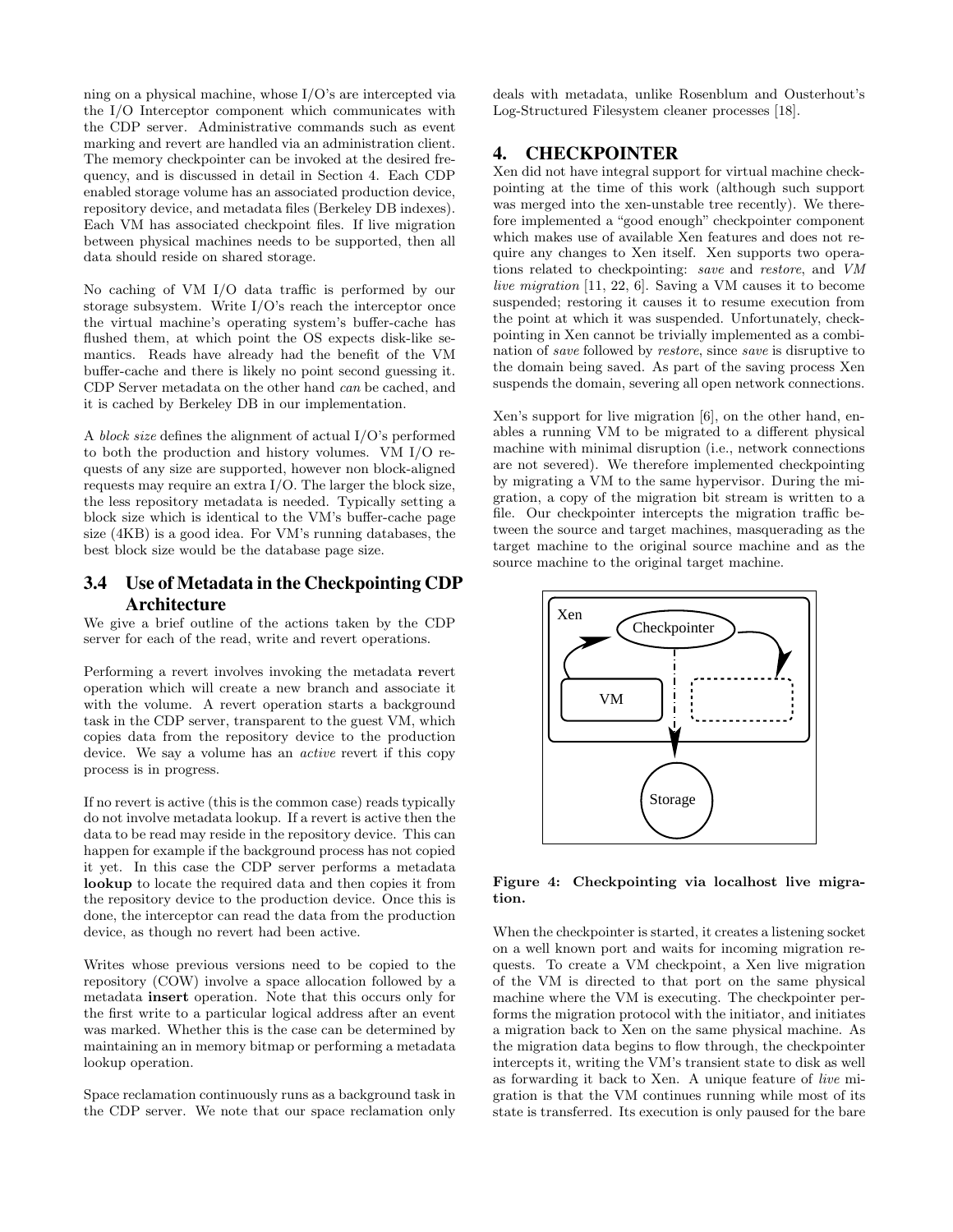minimum of time needed to get a consistent view of the last few dirty frames of memory and the CPU registers state.

It is during the small window of time when the VM is paused that the checkpointer causes the memory checkpointed to be synchronized with the disk state, by marking a CDP event on the VM's storage devices. To revert a VM to a previous PiT, given the checkpoint file and associated CDP events, one would first revert each of the VM's storage devices to the appropriate event using the CDP administration client, and then run the standard Xen xm restore command with the checkpoint file as a parameter. The VM would then resume from the requested point in time.

Our approach to checkpointing, based on Xen's live migration support, is fast enough, transparent and unobtrusive. Other approaches are certainly possible and more efficient approaches may be worthwhile for very frequent checkpoints or for specific workloads. Our checkpointer was implemented initially in a few hundred lines of Python for quick prototyping and then in (a few hundred more) lines of C for the production version. It should be noted that since this work was done, Xen has gained integrated checkpointing support in the xen-unstable tree, via the "xm save –checkpoint" command [7, 8]. We are in the process of evaluating its suitability for our purposes.

# 5. RELATED WORK

Point in time copies (snapshots) of storage [2] are a common feature, supported by storage controllers, appliances, logical volume managers and filesystems. In the context of time-travel, snapshot support often has limitations such as a relatively small number of allowed snapshots on a volume, or overheads relating to snapshots which preclude very frequent snapshotting. Another issue using these systems for timetravel is that revert of a volume is often a slow synchronous operation during which I/O's can not be performed. It is also common that reverting to a snapshot destroys intermediate snapshots, making reverts non reversible.

Versioned filesystems [23, 21, 17] keep track of updates to files and enable access to historical versions. The unit of protection in these filesystems is a file—the user may access a historical version of a specific file—while in block-based CDP the unit of protection is an entire LUN. However since typical files and directories are much smaller than LUN's and have far fewer updates than a LUN, the design of the metadata structures for managing file and directory history is usually not as scalable. Typically only read-only access to old versions is offered and no revert operation is supported.

TRAP-Array [32] is a system which supports fine-granularity CDP. The focus of the system is on reducing the space consumption of the CDP history data. For fine-granularity protection they achieve good compression of the version history of each block in the repository by XOR'ing consecutive versions of the block. One cost of such a system is that it becomes necessary to retrieve the entire history of a block in order to access any particular version. The system does not support performing revert in the background while accepting new  $I/O$ 's.

An example of putting time-travel to work is given by Brown

and Patterson [5]. Time-travel is used there for supporting recovery from operator errors in an email-store. They provide time-traveling storage based on NetApp filer snapshot support. They had to overcome a limitation of this support which they call 'no forward time travel'. This means that once a volume is reverted to a snapshot, all the snapshots between the current time and the snapshot are lost. This loss of history at revert makes it impossible to 'undo an undo', a capability they think important enough that they developed a workaround. The proposed workaround is slow and cumbersome—they resort to implementing revert by copying all files from the old snapshot to the current volume using the filers support for constant-time copying of a file from an old snapshot. Another limitation they mention is that only 31 snapshots were supported. This is overcome by using a log of all incoming email traffic (which they have to maintain for other reasons) to roll the system forward from the closest available snapshot. They measure these workarounds to be about two orders of magnitude slower than native disk-level time travel support for their application. It is clear that better time travel support in the disk layer would make a big difference for their intended application.

A different example of an application enabled by VM time travel functionality is presented by Whitaker et al. [30]. A system is described which performs VM time travel as part of an automated search for the point in time when a VM transitioned into a failed state, for example, due to operator error. In their system only disk state time travel is supported and VMs need to be rebooted from the reverted disk state. Their time-travel disk (TTDISK) works by logging all writes and maintaining an lpmap like data structure. However a TTDISK has no notion of branches and read-write access to a previous PiT requires a separate COW disk with its own meta data to be mounted over the TTDISK. It is not clear how time travel of this COW disk can be supported.

VM time travel is put to use in the context of facilitating OS debugging by King et al. [14]. Their system enables fine grained logging of VM actions to enable exact replay of VM execution from past points in time. This involves logging all non-deterministic events that can affect VM execution. To reduce log replay overhead, periodic checkpoints of memory and disk state are taken and the log is replayed relative to a checkpoint. The work was done in the context of the UML virtualizer [10]. Their memory checkpointer implements the optimization of only saving pages that were changed since the previous checkpoint. The storage support for time travel is based on a no-overwrite scheme. An in-memory structure maps logical addresses to physical locations. This structure reflects the current version only. To support time travel a log of changes to this structure is maintained separately. Performing time travel involves synchronously performing log replay/undo of these metadata changes.

A system for Xen VM fault tolerance is presented by Vallée et al. [26]. The system is based on checkpoint/restart of VM disk and memory states. Similar to our checkpointing approach, their memory checkpointing is based on existing Xen features (save/restore and migration). For support in saving disk state they make use of unionFS [31] running in the guest VM and seem to have to shut down the guest at every disk-state snapshot. In addition taking a disk-state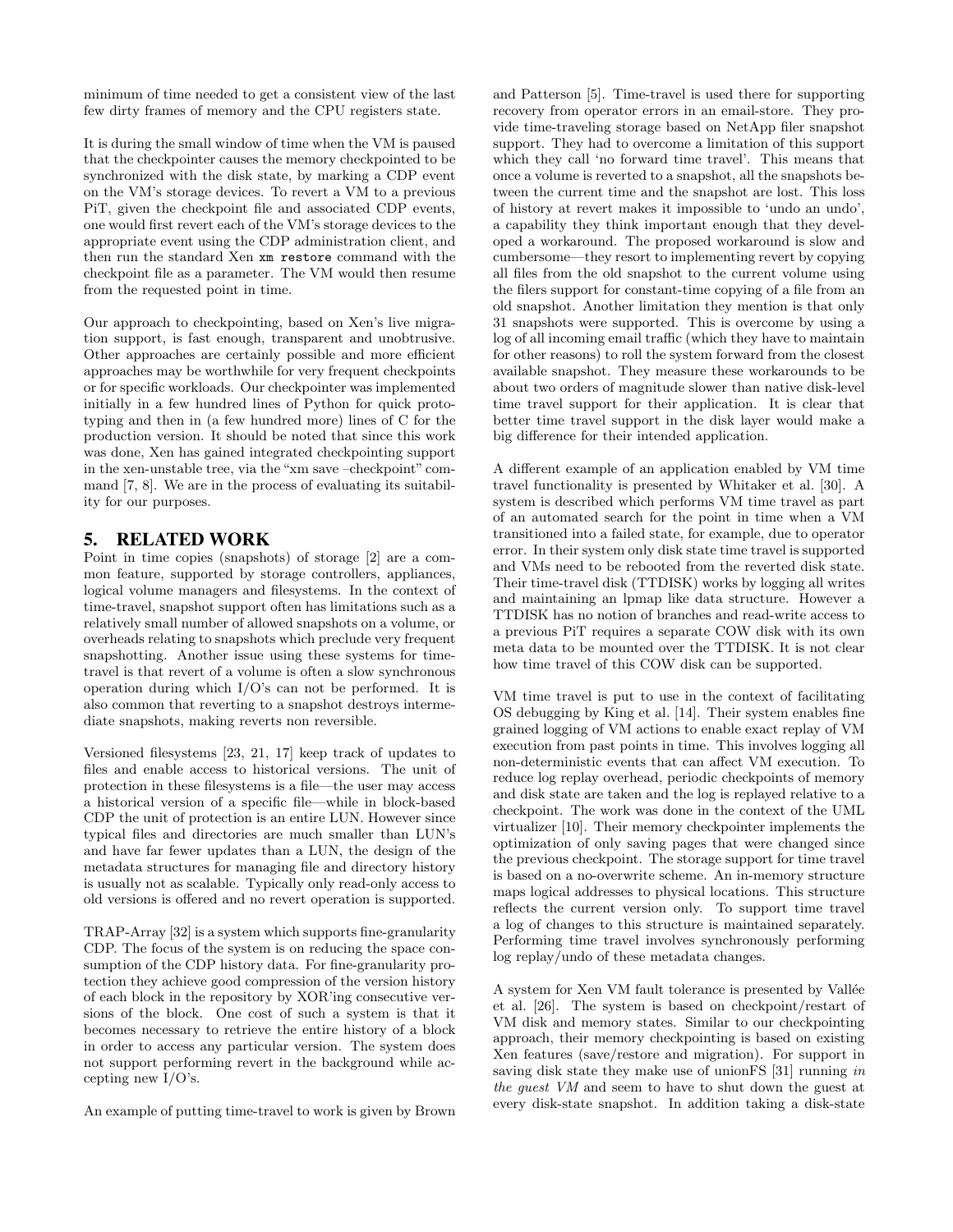snapshot in their system is an expensive operation involving a significant amount of data copying.

Our approach to structuring repository metadata is related to work done on temporal database access methods [19]. Most temporal access methods however do not support branching which is important for enabling fast, reversible reverts and clones. One exception is Jiang et al.'s BT-tree [13] which is a *branched-temporal* structure. The idea of a separate small branch-table was inspired by their work. For the following reasons, in our context we can afford to use a simpler data-structure which can be mapped onto a standard B-Tree. First, our lpmap structure does not support fast queries along the time dimension. This enables us to avoid duplicating entries—a certain key (lba,branch,timestamp) appears in our lpmap at most once. The BT-tree uses duplication to balance the tree by both time and key dimensions which increases the size of the metadata and can complicate space-reclamation. Another simplification is that since CDP windows tend to be relatively small and given support for space-reclamation, we felt it reasonable to have lookup time at a particular address proportional to the size of the lpmap for that address.

The WAFL [12] and ZFS [1] filesystems can support a large number of snapshots. By frequently creating snapshots, CDP-like functionality could be supported. These filesystem adopt a no-overwrite policy for both data and metadata. The filesystem (both user data and metadata) is logically organized as a large tree. Creating a snapshot creates a new tree root which shares all children with existing nodes. The first write to any logical block will now cause an entire tree-path of metadata to change. This should be contrasted with an update-in-place metadata structure such as the lpmap where a B-Tree insert operation is performed. In the context of fine granularity protection the update-inplace approach to metadata has smaller overheads.

Parallax [29] is a proposed storage subsystem for clusters of Xen virtual machines. Being able to perform VM memory checkpointing coupled with disk snapshots every 30 seconds is mentioned as a design goal. A radix tree is proposed for the mapping between from logical block address to physical address and like in WAFL designs, branching is to be supported by creating a new (overlapping) tree for each branch.

### 6. CONCLUSIONS AND FURTHER WORK

We have described a system which supports VM time travel by taking VM checkpoints which are coordinated with CDP at the storage layer. Our system supports fast, reversible revert which speeds the return to VM availability after a VM failure. Storage cloning is also needed to complement time travel for some applications such as system administration and forensics, and clones also have applications in areas such as VM image management. Our infrastructure can be extended to clones in a straight forward way, and we would like to fully incorporate clones into our system as first class citizens. We also plan to perform a detailed performance analysis of our work at the storage layer, and are interested in adding support for the SplitStream CDP architecture [16] and comparing the performance of the various CDP architectures defined in our recent paper [16] empirically.

## Acknowledgments

We thank Dan Smith and Andrew Ball from IBM for their insights regarding the checkpointing solution. We thank the past and current members of the IBM/HRL CDP team: Uri Braun, Eitan Yaffe, Doron Chen, Yaron Orenstein, Ari Yakir and Ealan Henis. We thank Alain Azagury for first suggesting the coupling of VM checkpointing and CDP to us. Finally, we thank our managers Dalit Naor, Yaron Wolfsthal and Kalman Meth for their support.

### 7. REFERENCES

- [1] ZFS: The last word in file systems. http://www.sun.com/2004-0914/feature/.
- [2] A. Azagury, M. E. Factor, J. Satran, and W. Micka. Point-in-Time Copy: Yesterday, Today and Tomorrow. In Proceedings of the 10th NASA Goddard and 19th IEEE Symposium Conference on Mass Storage Systems and Technologies (MSST'02), pages 259–270, April 2002.
- [3] P. Barham, B. Dragovic, K. Fraser, S. Hand, T. Harris, A. Ho, R. Neugebauer, I. Pratt, and A. Warfield. Xen and the art of virtualization. In Proc. 19th ACM Symposium on Operating Systems Principles (SOSP 03), pages 164–177, 2003.
- [4] R. Bayer and E. M. McCreight. Organization and maintenance of large ordered indices. Acta Informatica, 1:173–189, 1972.
- [5] A. Brown and D. A. Patterson. Undo for Operators: Building an undoable E-mail store. In Proceedings of USENIX Annual Technical Conference, San Antonio, TX, June 2003.
- [6] C. Clark, K. Fraser, S. Hand, J. G. Hansen, E. Jul, C. Limpach, I. Pratt, and A. Warfield. Live migration of virtual machines. In In Proceedings of the 2nd ACM/USENIX Symposium on Networked Systems Design and Implementation (NSDI), Boston, MA, May 2005.
- [7] B. Cully. Virtual machine checkpointing. Xen Summit 2007.
	- http://www.xensource.com/files/xensummit 4/talk Cully.pdf.
- [8] B. Cully and A. Warfield. Secondsite: disaster protection for the common server. In Proceedings of the 2nd conference on Hot Topics in System Dependability (HOTDEP'06), pages 12–12, Berkeley, CA, USA, 2006. USENIX Association.
- [9] J. Damoulakis. Continuous protection. Storage, June 2004, 3(4):33–39, 2004.
- [10] J. Dike. A user-mode port of the linux kernel. In Proceedings of the 2000 Linux Showcase and Conference, 2000.
- [11] J. G. Hansen and E. Jul. Self-migration of operating systems. In Proceedings of the 11th ACM SIGOPS European Workshop (EW  $2004$ ), pages 126-130, 2004.
- [12] D. Hitz, J. Lau, and M. A. Malcolm. File system design for an NFS file server appliance. In Proceedings of the Winter'94 USENIX Technical Conference, pages 235–246, 1994.
- [13] L. Jiang, B. Salzberg, D. B. Lomet, and M. Barrena. The BT-tree: A Branched and Temporal Access Method. In Proceedings of 26th International Conference on Very Large Data Bases (VLDB 2000), September 10-14, 2000, Cairo, Egypt, pages 451–460.